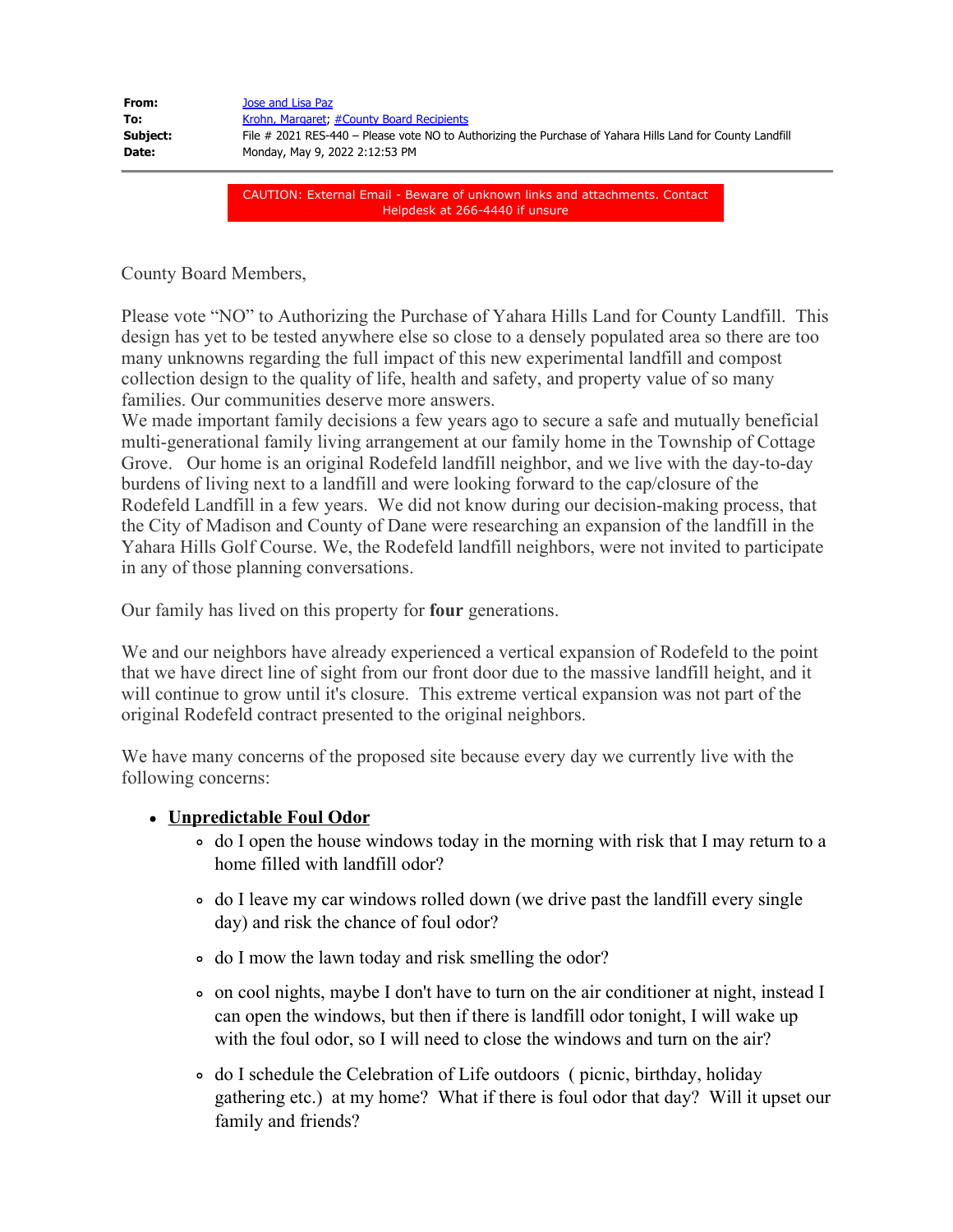- will the landfill use a masking odor today? What if the odor is super sweet and unnatural today? Will I get a headache?
- what is the masking vapor composed of?
- do I go cross country ski today at Yahara Hills or is the odor unbearable from the landfill across the street?

This unpredictability of foul odor is extremely stressful. With the current landfill situation, we were willing to take on this continued stress, because we know there is a landfill cap/closure date approaching for the Rodefeld Landfill contract.

We had **no idea** that another 40 years of landfill activity was being proposed for our area across the street at Yahara Hills Golf Course.

After all the years of the current landfill operations, we are still experiencing days of foul odor. A reporting system just implemented this month is a neighborly gesture after all these years without one, however, I feel we neighbors should not shoulder the odor reporting burden alone. Each morning when I walk outside to fetch my newspaper, I can tell you immediately if there is odor that day. Each day when I get into my vehicle and drive to my office near Agriculture Drive, I can tell you how far out the odor reaches that day.

Why are there no dedicated Odor control County Staff working on site of Rodefeld landfill so they would easily note when odor is foul and out of control?

## **increase in litter when driving – currently we experience litter which floats off garbage trucks on Hwy 12&18**

- The proposed new location of the landfill will **take away from existing cross country ski** location at Yahara Hills Golf course.
- **home values** 
	- our neighbor's home did not sell quickly in the hottest home sale environment ever and sold well below the asking price after price drops. A contracted buyer chose to break their contract/purchase to offer and lose their deposit instead of purchasing the home. We experienced Realtors knocking on our door asking about how we felt about the Rodefeld landfill and odors. My neighbor's home value was protected by the Rodefeld Landfill contract. If I ever have to sell this home, will potential buyers and the Dane County community look upon my neighborhood as "the landfill" negative neighborhood? Most Cottage Grove homes were selling within weeks if not days and with multiple offers, most over asking.
- **negative community perception of our neighborhood** odors, litter, and the open countryside is being slowly erased.
- **Environmental impacts** methane gas in our neighborhood, testing of water wells, soil testing. How do we gain access to these reports? Who will tell us if any community members health issues are burdened by exposure to methane gas, landfill litter, water wells contaminants, etc..?
- **Reduction of open green spaces and farmlands** many hundreds of acres in the